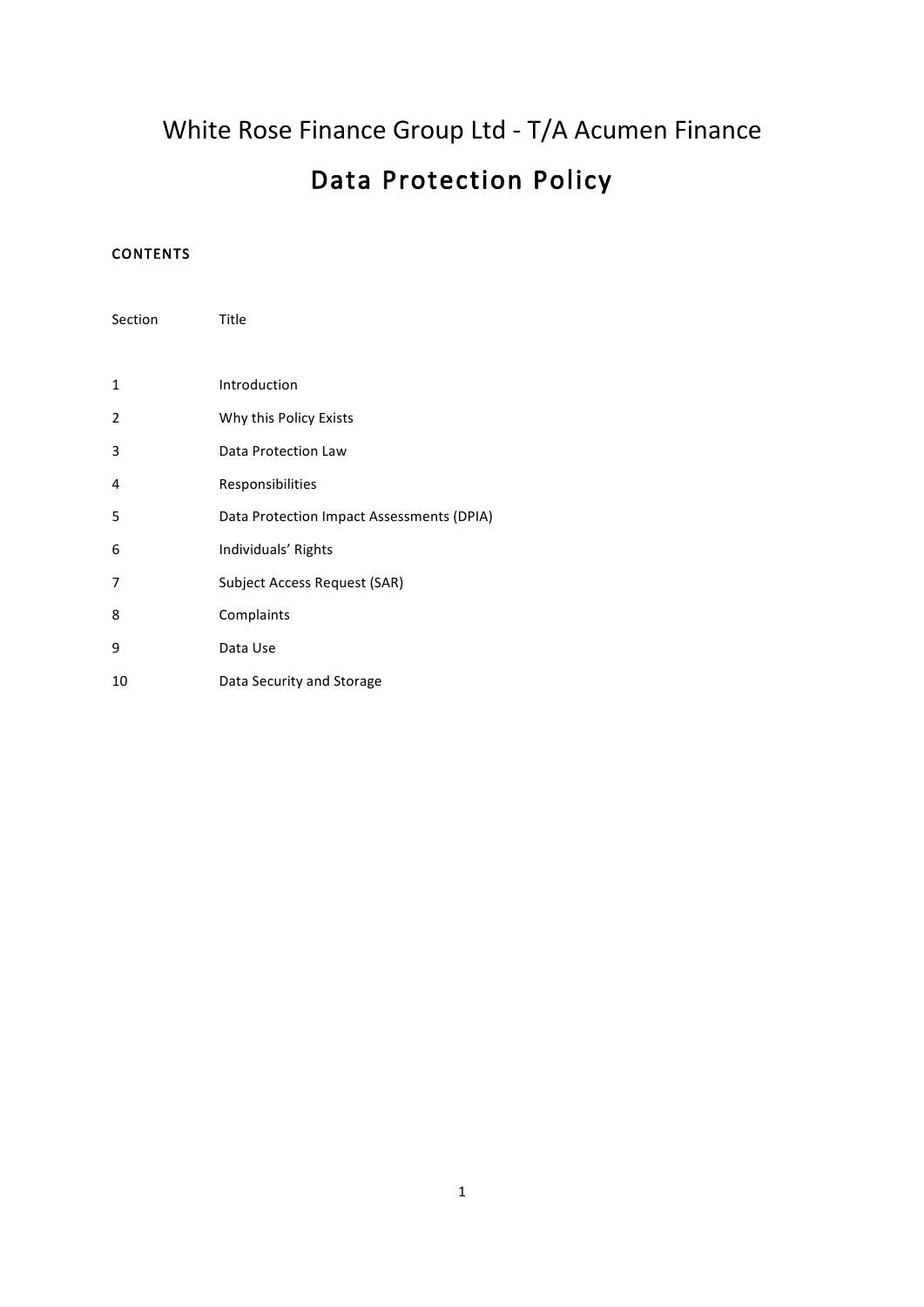# White Rose Finance Group Ltd T/A Acumen Finance

(Referred to as 'the company')

# 1. Introduction

The Company needs to gather and use certain information about individuals.

This can include customers, suppliers, business contacts, employees and other people the organisation has a relationship with or may need to contact.

This policy describes how this personal data must be collected, handled and stored to meet the company's data protection standards — and to comply with the law.

## 2. Why this policy exists

This data protection policy ensures the company;

- complies with data protection law and follows good practice
- protects the rights of all individuals' data
- is open about how it stores and processes individuals' data in line with individuals' rights
- protects itself from the risks of a data breach

## 3. Data protection law

The General Data Protection Regulations describe how organisations— must collect, handle and store personal information. These rules apply regardless of whether data is stored electronically or otherwise.

To comply with the law, personal information must be;

- processed lawfully, fairly and in a transparent manner in relation to individuals;
- collected for specified, explicit and legitimate purposes and not further processed in a manner that is incompatible with those purposes; further processing for archiving purposes in the public interest, scientific or historical research purposes or statistical purposes shall not be considered to be incompatible with the initial purposes;
- adequate, relevant and limited to what is necessary in relation to the purposes for which they are processed;
- accurate and, where necessary, kept up to date; every reasonable step must be taken to ensure that personal data that are inaccurate, having regard to the purposes for which they are processed, are erased or rectified without delay;
- kept in a form which permits identification of data subjects for no longer than is necessary for the purposes for which the personal data are processed;
- processed in a manner that ensures appropriate security of the personal data, including protection against unauthorised or unlawful processing and against accidental loss, destruction or damage, using appropriate technical or organisational measures.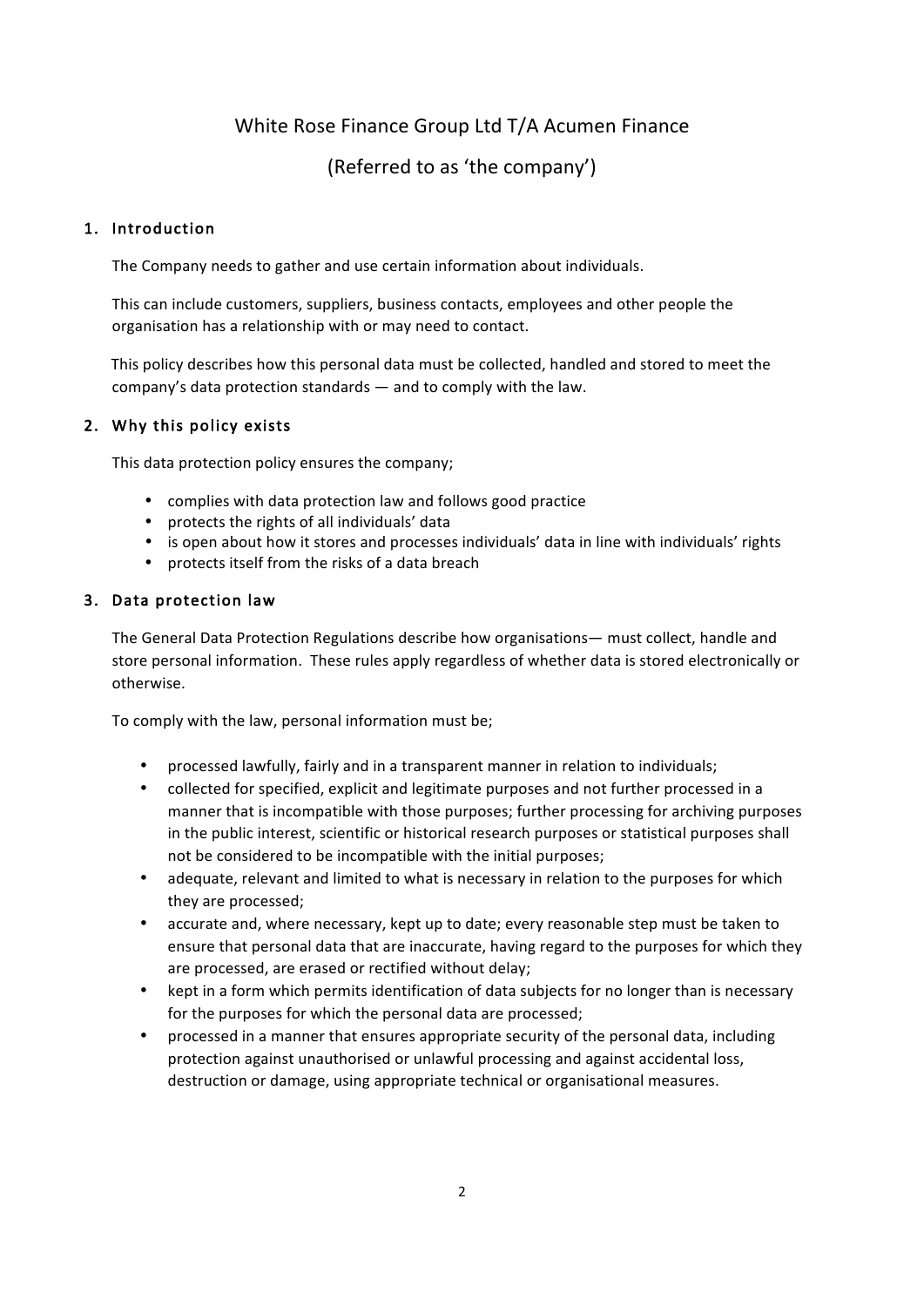#### Record Keeping:

A range of information must be detailed in our internal records of processing activities. Such areas include;

- name and details of the organisation
- include, if appropriate, details of other data controllers, the organisation's representative and data protection officer
- purposes of processing the data
- description of the categories of individuals and the categories of personal data
- categories of the recipients of personal data
- details of transfers of data to third parties or abroad, including details of safety mechanisms
- retention schedules
- technical and organisational security measures

The company ensures that records of these activities are kept and are updated accordingly. Individuals' data is kept on file for 6 years in line with the Financial Conduct Authorities record keeping rules. After which point, personal data is retracted to the point it is unidentifiable and used for statistical purposes only.

## 4. Lawful Basis for Processing Data

Under GDPR, it is a requirement that the company has a valid lawful basis to process personal data, this should be documented. Most lawful bases require that processing is 'necessary'.

The lawful bases for processing are set out in Article 6 of the GDPR. At least one of these must apply whenever the company process personal data:

Processing is lawful under GDPR as:

(a) Consent: the individual has given clear consent for you to process their personal data for a specific purpose.

(b) Contract: the processing is necessary for a contract you have with the individual, or because they have asked you to take specific steps before entering into a contract.

(c) Legal obligation: the processing is necessary for you to comply with the law (not including contractual obligations).

(d) Vital interests: the processing is necessary to protect someone's life.

(e) Public task: the processing is necessary for you to perform a task in the public interest or for your official functions, and the task or function has a clear basis in law.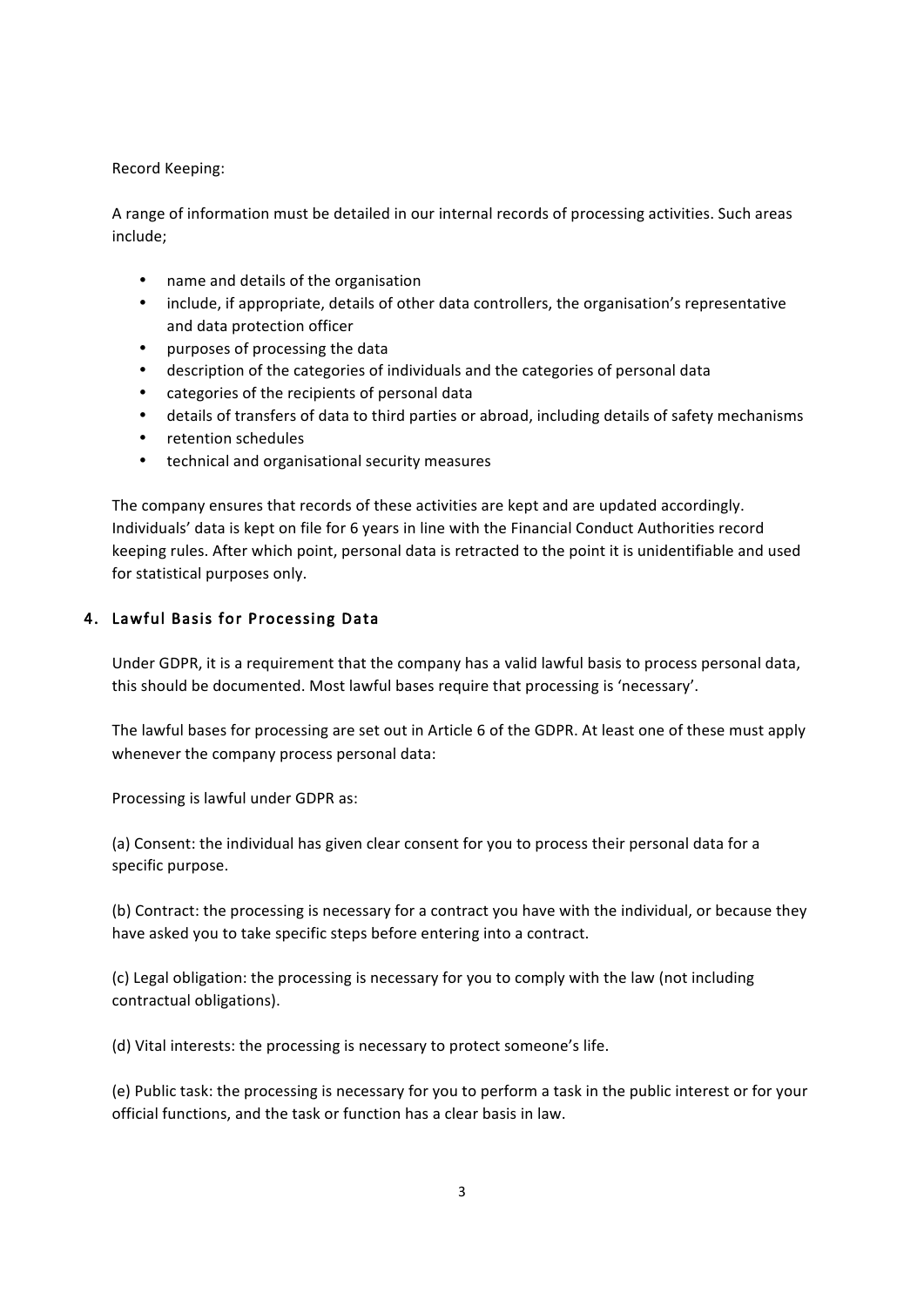(f) Legitimate interests: the processing is necessary for your legitimate interests or the legitimate interests of a third party unless there is a good reason to protect the individual's personal data which overrides those legitimate interests.

The company has chosen this basis for processing data as it is requested from the individuals that we capture data before entering into a contract (e.g. provide a quote for finance).

Special categories of data may be captured by the company for example, information about an individual's:

- race;
- ethnic origin;
- politics;
- religion;
- trade union membership;
- genetics;
- biometrics (where used for ID purposes);
- health;

You need to identify both a lawful basis for general processing and an additional condition for processing this type of data.

If you are processing criminal conviction data or data about offences, you need to identify both a lawful basis for general processing and an additional condition for processing this type of data.

#### 5. Responsibilities

The company acts as a data Controller and data Processor. All staff are responsible for ensuring that the highest data standards and best practices are met on a continual basis.

Although a Data Protection Officer (DPO) has not been appointed as the company does not fall within the scope, the Directors and Owners of the Business are accountable and responsible for compliance with GDPR and will take on the tasks appointed to them as if they were a DPO.

#### 6. Data Protection Impact Assessments (DPIA)

The company has a general obligation to implement technical and organisational measures to demonstrate that data protection is integrated into our processing activities. A Data Protection Impact Assessment is conducted each time the company consider implementing using new technologies

The DPIA will pertain at least;

- a description of the processing operations and the purposes, including, where applicable, the legitimate interests pursued by the controller;
- an assessment of the necessity and proportionality of the processing in relation to the purpose;
- an assessment of the risks to individuals:
- the measures in place to address risk, including security and to demonstrate that you comply.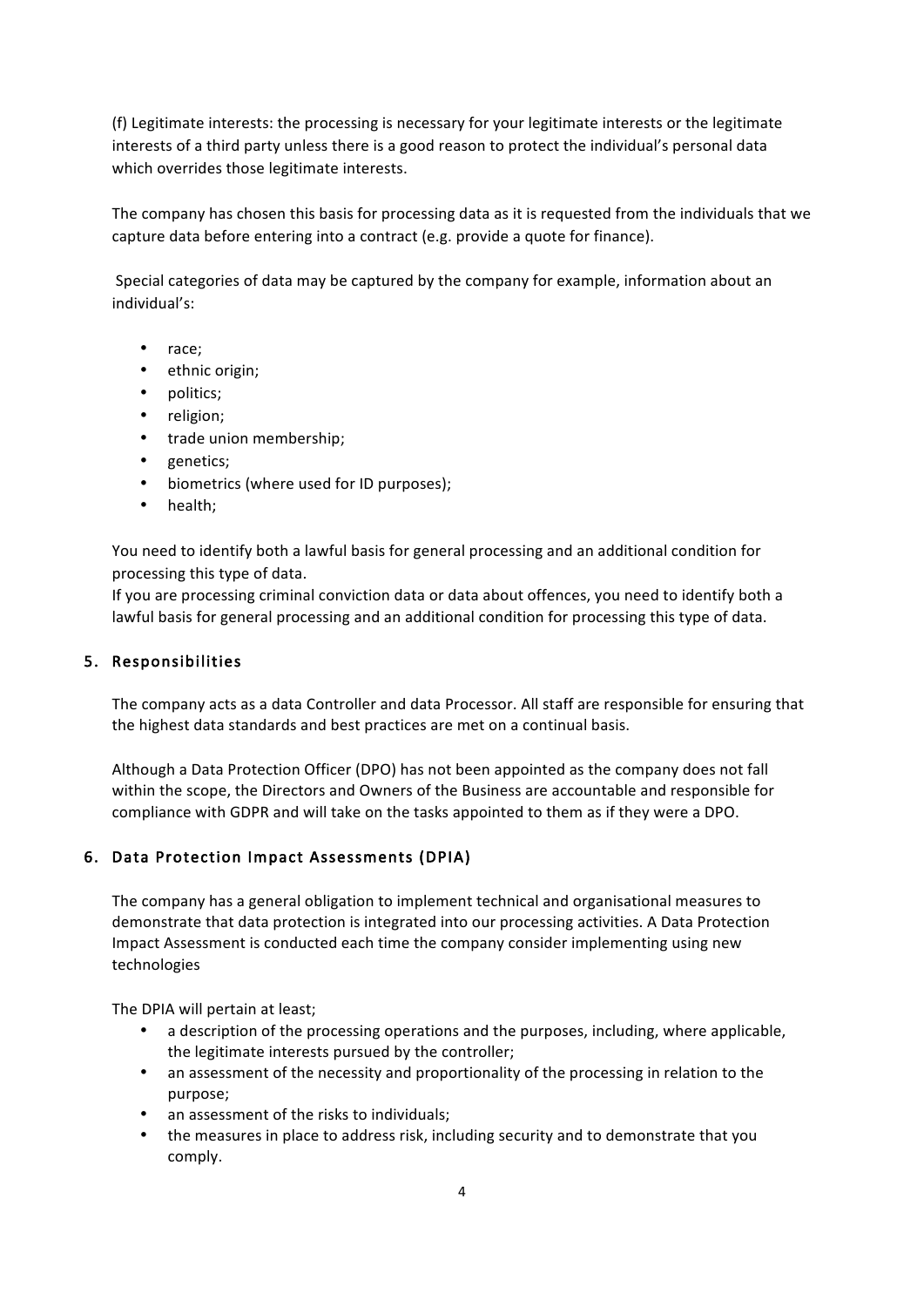# 7. Individuals Rights

Individuals now have more rights under GDPR, the company, these are;

- the Right to be Informed
- the Right of Access
- the Right to Rectification
- the Right to Erasure
- the Right to Restrict Processing
- the Right to Data Portability
- the Right to Object
- rights in relation to automated decision making and profiling.

The company provide every customer with a Privacy Notice at the point data is captured.

The information supplied in this notice demonstrates how the company is transparent over our data processing. The notice is;

- concise, transparent, intelligible and easily accessible;
- written in clear and plain language, particularly if addressed to a child; and free of charge.

We include details of (but not limited to);

the Data Controller, the lawful reason for processing data, if any third parties have legitimate interests, categories of personal data, categories of recipients such as banks and credit unions, the data retention periods,

the individuals' rights; including the right to withdraw, where the individual can complain about how the data is processed with a supervisory authority, source of data when it comes from a third party and where personal data is part of a contractual requirement or obligation.

# Rectification

Individuals are entitled to have personal data rectified if it is inaccurate or incomplete. If the company has disclosed the personal data in question to third parties, then we will inform them of the rectification where possible.

The company will respond to this request within one month or extended by two months where the request for rectification is complex.

#### Erasure

Individuals have a right to have personal data erased and to prevent processing in specific circumstances;

• where the personal data is no longer necessary in relation to the purpose for which it was originally collected/processed.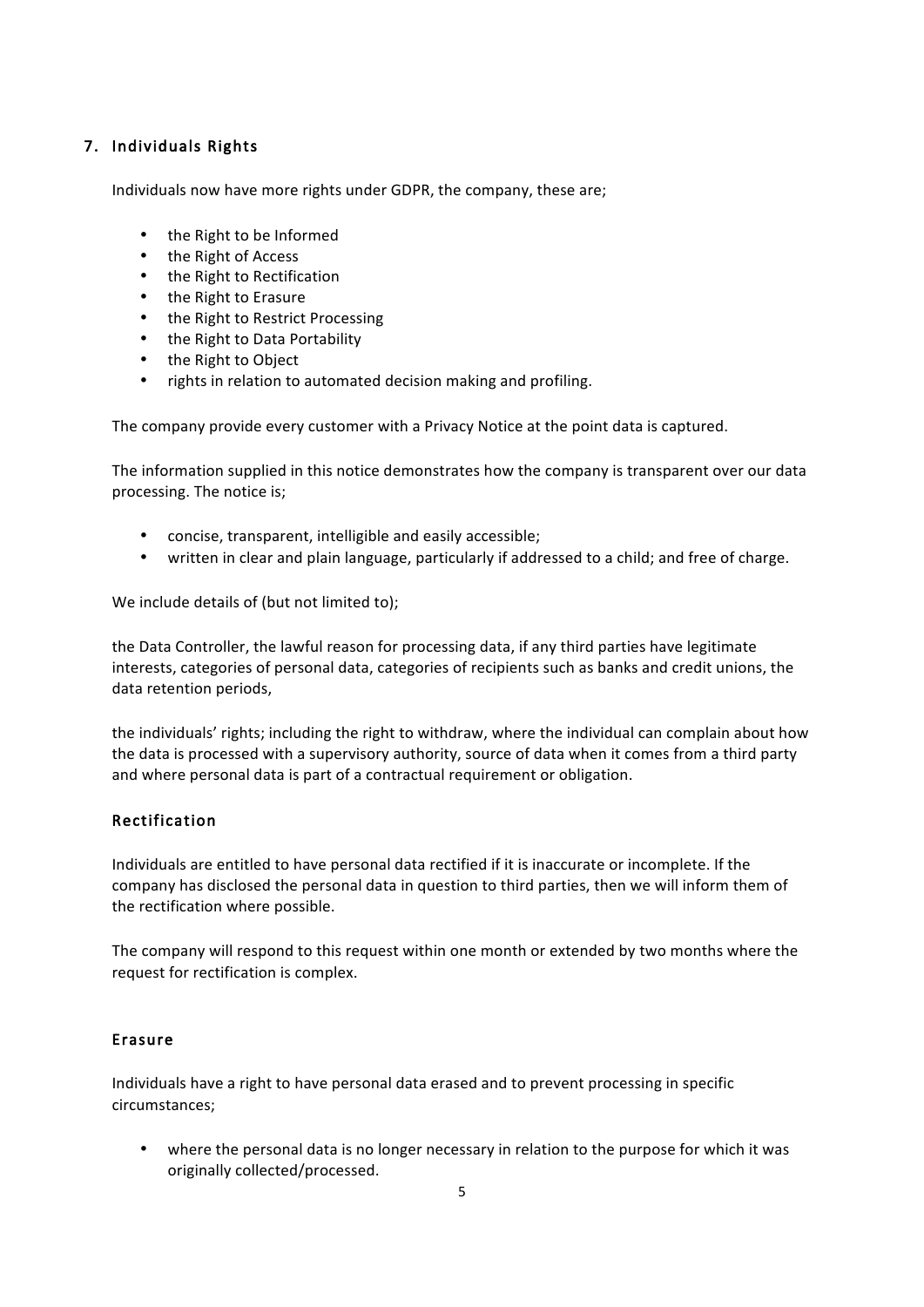- when the individual withdraws consent.
- when the individual objects to the processing and there is no overriding legitimate interest for continuing the processing.
- the personal data was unlawfully processed (i.e. otherwise in breach of the GDPR).
- the personal data must be erased to comply with a legal obligation.
- the personal data is processed in relation to the offer of information society services to a child.
- under the GDPR, this right is not limited to processing that causes unwarranted and substantial damage or distress. However, if the processing does cause damage or distress, this is likely to make the case for erasure stronger.

The company may refuse to comply with a request for erasure where the personal data is processed for the following reasons;

- to exercise the right of freedom of expression and information;
- to comply with a legal obligation for the performance of a public interest task or exercise of official authority.
- for public health purposes in the public interest;
- archiving purposes in the public interest, scientific research historical research or statistical purposes; or
- the exercise or defence of legal claims.

If the company has disclosed the personal data in question to third parties, a notification will be sent, informing them about the erasure of the personal data, unless it is impossible or involves disproportionate effort to do so.

# Restrict processing

The company will restrict the processing of personal data in the following circumstances;

- where an individual contest the accuracy of the personal data, you should restrict the processing until you have verified the accuracy of the personal data.
- where an individual has objected to the processing (where it was necessary for the performance of a public interest task or purpose of legitimate interests), and you are considering whether your organisation's legitimate grounds override those of the individual.
- when processing is unlawful, and the individual opposes erasure and requests restriction instead.
- if you no longer need the personal data but the individual requires the data to establish, exercise or defend a legal claim.

if any data has been disclosed to third parties, the company will notify them about the restriction on the processing of the personal data, unless it is impossible or involves disproportionate effort to do so.

#### Portability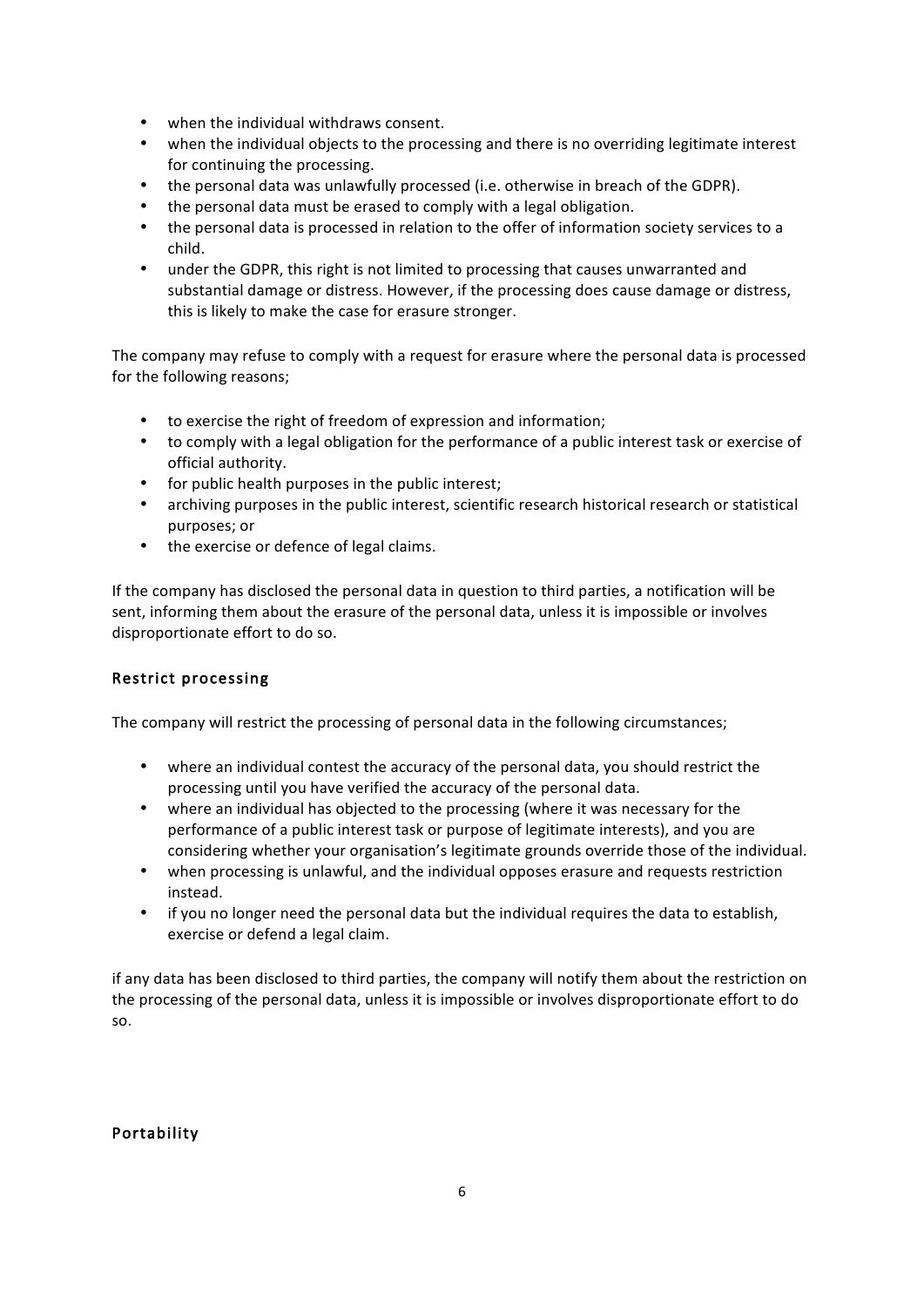For personal data an individual has provided to a controller; where the processing is based on the individual's consent or for the performance of a contract; and when processing is carried out by automated means, the company must provide the personal data in a structured, commonly used and machine-readable form. Open formats include CSV files. Machine readable means that the information is structured so that software can extract specific elements of the data. This enables other organisations to use the data.

The company must provide this service free of charge.

If the individual requests it, we may be required to transmit the data directly to another organisation if this is technically feasible. The company will respond without undue delay, and within one month or extended by two months where the request is complex or receive many requests.

## Objecting

If an individual has objected to processing data or direct marketing, the company will cease to process the data.

Individuals must have an objection on "grounds relating to his or her particular situation".

The company will stop processing the personal data unless;

- compelling legitimate grounds for the processing, which override the interests, rights and freedoms of the individual; or
- the processing is for the establishment, exercise or defence of legal claims.

This is brought to the attention of the data subject at the first point of communication and in our privacy notice. This is separated out from any other information.

#### Direct marketing purposes

As soon as an objection is received, the company will stop processing personal data for direct marketing purposes. This will be actioned at any stage and is free of charge.

#### Automated decision making including profiling

The company understand that any form of automated processing of personal data intended to evaluate certain personal aspects relating to a natural person, or to analyse, or predict that person's performance at work, economic situation, location, health, personal preferences, reliability, or behaviour falls under this right. Where this is conducted, the rules and guidance of the ICO will be adhered to and followed. To date, The company does not conduct automated decision making including profiling.

#### 8. Subject Access Requests (SAR)

Individuals who are the subject of personal data held by the company are entitled to;

- confirmation that their data is being processed;
- access to their personal data; and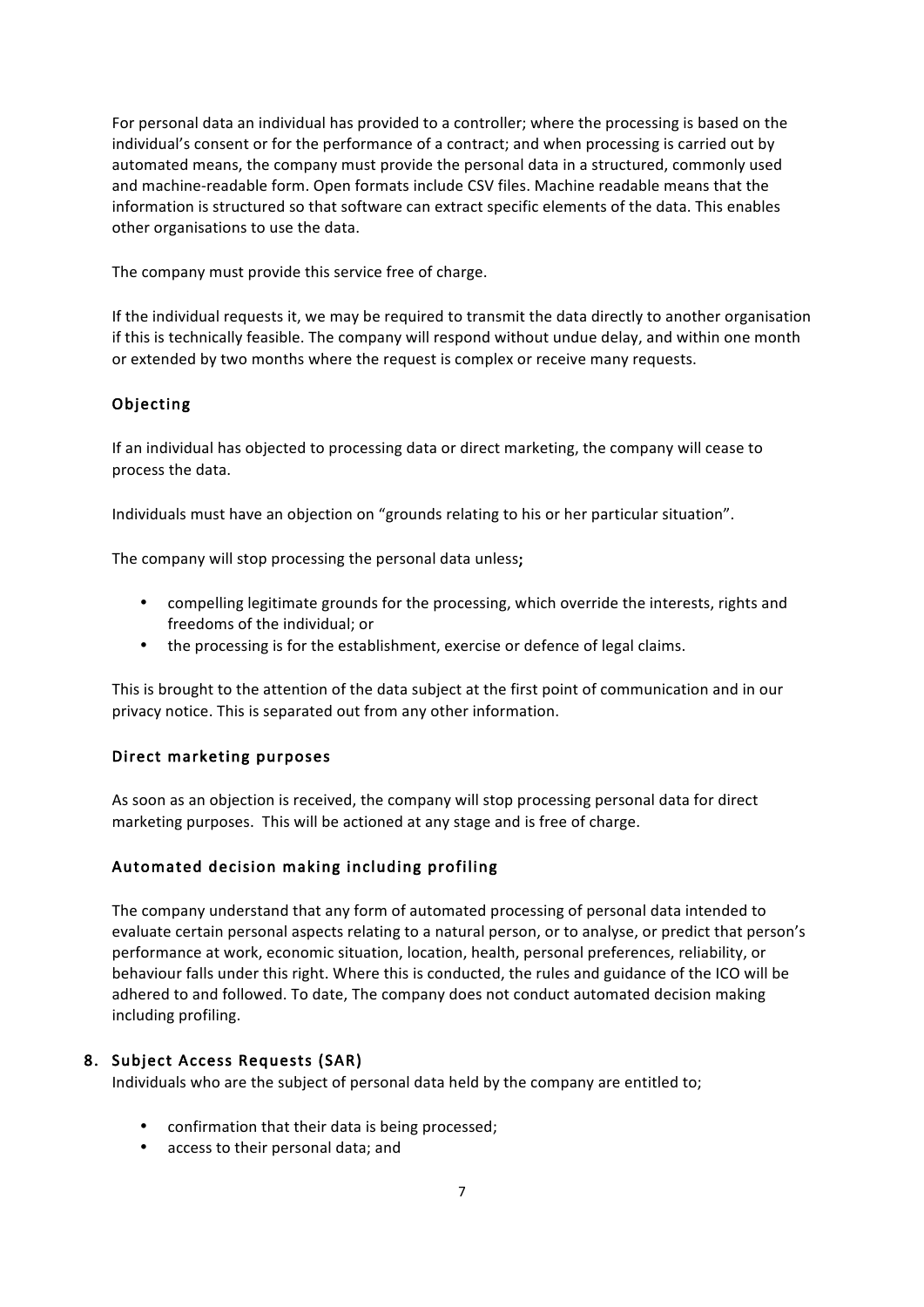• other supplementary information – this largely corresponds to the information that should be provided in a privacy notice

Individuals contacting the company requesting this information, this is called a Subject Access Request.

The company will provide a copy of the information free of charge. However, a 'reasonable fee' may be charged when a request is manifestly unfounded or excessive, particularly if it is repetitive.

A reasonable fee may also be charged to comply with requests for further copies of the same information. The fee is based on the administrative cost of providing the information only.

Once the identity of the person making the request has been verified, the information will be provided within 1 month, this will be extended to 2 months if the request is complex. Notification will be made to the individual if this is the case.

# 9. Complaints

It is made clear that data subjects who wish to complain about how their personal data has been processed can raise this with the company complaints procedure. If the data subject is still not happy, then the complaint can be referred to the Information Commissioners Office.

## 10. Data Security and Storage

When data is stored on paper, it should be kept in a secure place where unauthorised people cannot see or have access to it. These guidelines also apply to data that is usually stored electronically but has been printed out for some reason;

- when not required, the paper or files should be kept in a locked drawer or filing cabinet.
- employees should make sure paper and printouts are not left where unauthorised people could see them, like on a printer;
- data printouts should be shredded and disposed of securely when no longer required.

When data is stored electronically, it must be protected from unauthorised access, accidental deletion and malicious hacking attempts;

- data should be protected by strong passwords or encryption products;
- if data is stored on removable media (like a CD or DVD), these should be kept locked away securely when not being used;
- data should only be stored on designated drives and servers and should only be uploaded to an approved cloud computing services;
- servers containing personal data should be sited in a secure location, away from general office space;
- data should be backed up frequently. Those backups should be tested regularly, in line with the company's standard backup procedures;
- data should never be saved directly to laptops or other mobile devices like tablets or smart phones;
- all servers and computers containing data should be protected by approved security software and a firewall.